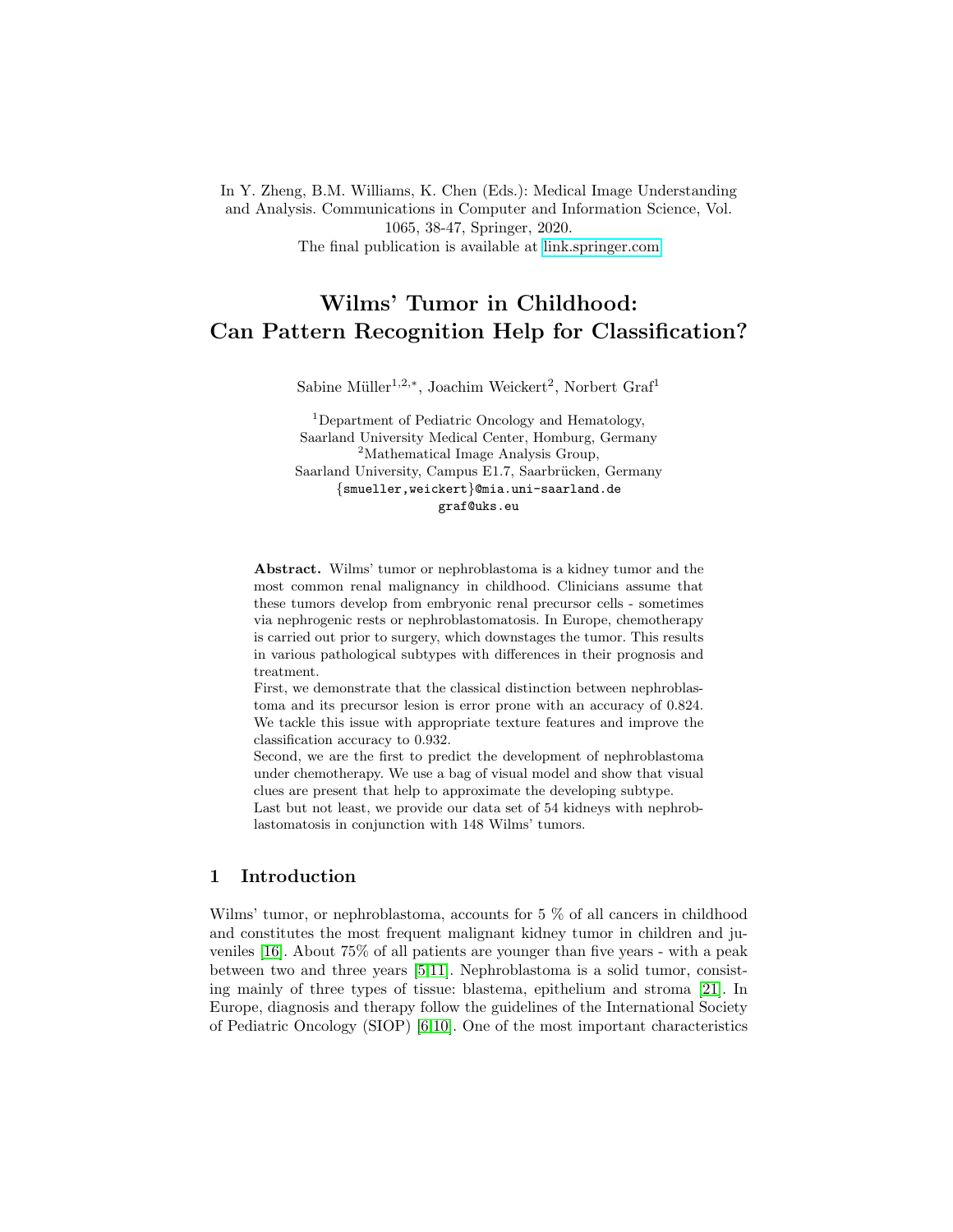#### 2 Müller et al.

of this therapy protocol is a preoperative chemotherapy. During this therapy, the tumor tissue changes, and a total of nine different subtypes can develop [\[6\]](#page-9-3). Depending on this and the local stage, the patient is categorized into one of the three risk groups (low-, intermediate-, or high-risk patients) and further therapy is adapted accordingly. Of course, it would be of decisive importance for therapy and treatment planning to determine the corresponding subtype as early as possible. It is currently not known how this can be achieved.

However, there are very few research results in this direction so far: To the best our knowledge, there is only the recent work of Hötker et al.  $[9]$ , where they show that diffusion-weighted MRI might be helpful in making this distinction. Unfortunately, diffusion-weighted MR images are not yet recorded as standard. Due to a relatively low incidence of this disease, it is also difficult to sensitise the clinical staff in this direction. On the other hand, a  $T_2$  sequence is part of the therapy protocol and always recorded - even if there are no parameter specifications. We can show that even this standard sequence might be sufficient to predict subtype tendencies.

In about 40% of all children with nephroblastoma, so-called nephrogenic rests can be detected. Since these only occur in 0.6% of all childhood autopsies, they are considered a premalignant lesion of Wilms' tumors [\[2\]](#page-8-0). The diffuse or multifocal appearance of nephrogenic rests is called nephroblastomatosis [\[13,](#page-9-6)[15\]](#page-9-7). Despite the histological similarity, nephroblastomatosis does not seem to have any invasive or metastatic tendencies. In order to adapt the therapy accordingly and not to expose children to an unnecessary medical burden on the one hand and to maximize their chances of survival on the other, it is necessary to distinguish nephroblastoma and its precursor nephroblastomatosis at the beginning of treatment. Its visual appearance has been described as homogenous and small abdominal mass [\[4,](#page-9-8)[18\]](#page-9-9). However, all existing publications describe the visual appearance on usually very small data sets [\[7,](#page-9-10)[18\]](#page-9-9). So far, it has never been validated statistically to what extent the described features are sufficient for classification. Thus, we review this current clinical practise. For this purpose, we have created a data set and evaluate whether the assumed properties can solve the classification problem between these two entities. In addition, we propose further properties that dramatically simplify the problem.

In summary our main contributions are:

- We demonstrate that the assumptions about nephroblastomatosis are mostly correct, but not sufficient to ensure a reliable classification. We solve this problem by including more texture features in the classification procedure.
- We are the first to show that  $T_2$  imaging can be used to predict tumor development under chemotherapy in advance. We extract a variety of features and create a collection of visual properties from each image. We use this visual vocabulary to create a histogram of the relative frequency of each pattern in an image of a given subtype. We then use this information for subtype determination.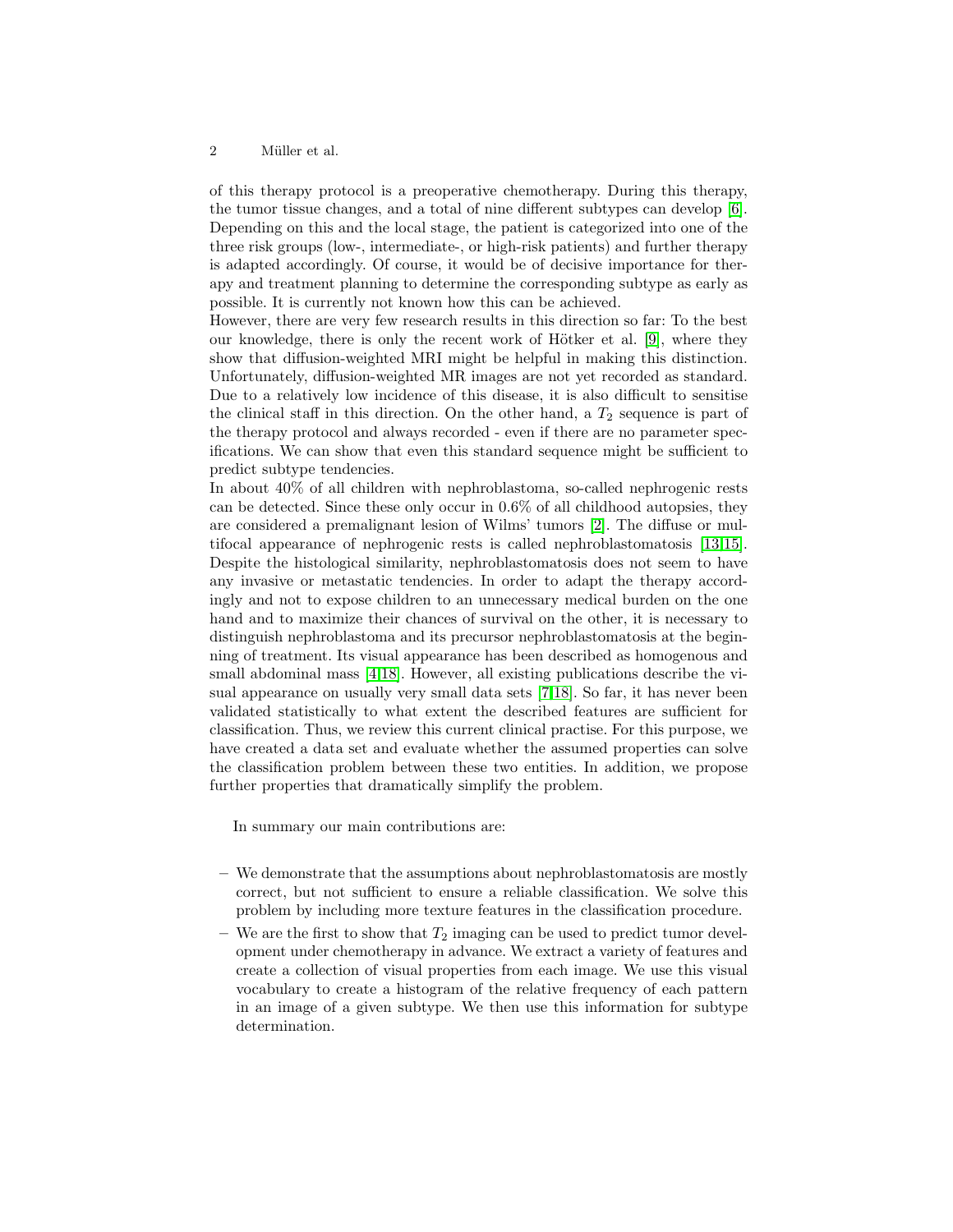

Fig. 1. Exemplary images from our data set. From left to right: epithelial dominant, stromal dominant, blastemal dominant, regressive, nephroblastomatosis.

<span id="page-2-1"></span>– We provide a data set with images of nephroblastomatosis and nephroblas-toma from a total of 202 different patients.<sup>[1](#page-2-0)</sup>

# 2 Materials and Methods

Nephroblastoma is the most common kidney tumor in childhood, although it is always difficult to collect a sufficient amount of data from children and adolescents. This problem is partially solved within large-scale multi-center studies on Wilms' tumor [\[17,](#page-9-11)[22\]](#page-10-1).

## 2.1 Data Sets

In recent years, the SIOP studies have collected clinical and imaging data from more than 1000 patients, possible through networking of many hospitals. Unfortunately, this has also caused a major problem: The MR images were taken on devices from different manufacturers with different magnetic field strengths over several years. In addition, there are no uniform parameter sets and the individual sequences (of the same type) can vary dramatically.

We made sure that the main parameter settings of the  $T_2$  sequences included in our data set are as similar as possible - this has drastically reduced the amount of imaging data available. Nevertheless, we have compiled a data set of 202 patients, see Tab. [1.](#page-3-0) All data sets are  $T_2$ -weighted images (axial 2D acquisition) with 3.4  $mm$  to 9.6  $mm$  slice thickness and inslice-sampling ranging from 0.3  $mm$ to 1.8 mm.

In a first step, we cubically resampled all images to a grid size of one in x and  $y$  direction, but refrained from resampling in  $z$  direction as the interpolation error would be too high. Then, we linearly rescaled image intensities for simplicity to the interval  $[0, 1]$ . In the end, a human expert with years of experience in the field of nephroblastoma annotated the tumor regions using the method of Müller et al. [\[14\]](#page-9-12). We mask everything except the tumor areas and embed them in a square shaped image; see Fig. [1.](#page-2-1)

<span id="page-2-0"></span> $1$  The data set can be accessed at www.mia.uni-saarland.de/nephroblastomatosis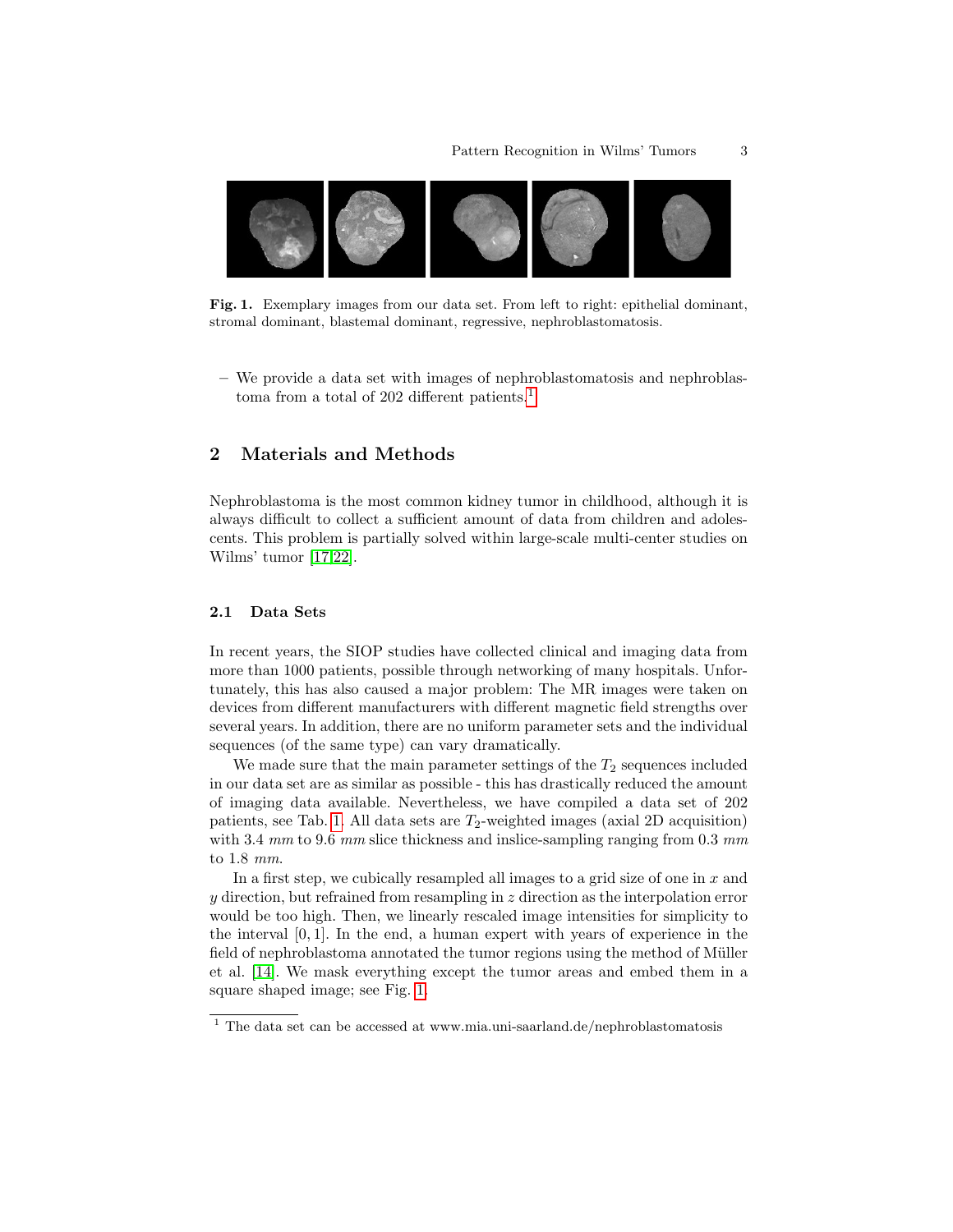#### 4 Müller et al.

| Patient characteristics   |                                                                                                      |                                             |  |  |
|---------------------------|------------------------------------------------------------------------------------------------------|---------------------------------------------|--|--|
| Age                       | range (month)<br>average                                                                             | $1 - 153$<br>34.3                           |  |  |
| Gender                    | female<br>male                                                                                       | $50.9\%$<br>49.1%                           |  |  |
| Metastasis (Wilms' Tumor) |                                                                                                      | $22(14.86\%)$                               |  |  |
| Tumor characteristics     |                                                                                                      |                                             |  |  |
| Nephroblastoma Subtypes   | diffuse anaplastic<br>blastemal<br>regressive<br>mixed<br>stromal<br>epithelial<br>necrotic<br>total | 3<br>18<br>50<br>29<br>28<br>17<br>3<br>148 |  |  |
| Nephroblastomatosis       |                                                                                                      | 54                                          |  |  |
| Total                     |                                                                                                      | 202                                         |  |  |

<span id="page-3-0"></span>Table 1. Detailed information about our data set.

Research Ethics of the Study All images were received as part of the SIOP 2001 prospective clinical trial. This trial received Ethical Approval from 'Arztekammer des Saarlandes', Germany, No.: 248/13. Informed consent was given by parents or legal guardians of all enrolled children with nephroblastoma. In addition, all DICOM files were anonymized before analysis.

## 2.2 Features

First, we like to investigate and improve the currently clinically applied distinction between nephroblastoma and nephroblastomatosis. In order to imitate the clinically used properties as accurately as possible, we apply texture features and evaluate their significance.

Next, we evaluate if it is possible to predict the development of a nephroblastoma under chemotherapy based on standard  $T_2$  sequences. Also in this case we like to know if the overall structure of a tumor layer already contains information about the subtype. For this purpose we use a Bag of Visual Words model.

Texture Features Haralick et al. [\[8\]](#page-9-13) established the basic assumption that gray-level co-occurence matrices contain all available textural information of an image. These second order Haralick texture features are extensively used in recent years in the area of medical image analysis to diagnose and differentiate cancer [\[20,](#page-9-14)[23](#page-10-2)[,24\]](#page-10-3).

The basis of co-occurrence characteristics is the second-order conditional probability density function of an given image. Here, the elements of the co-occurrence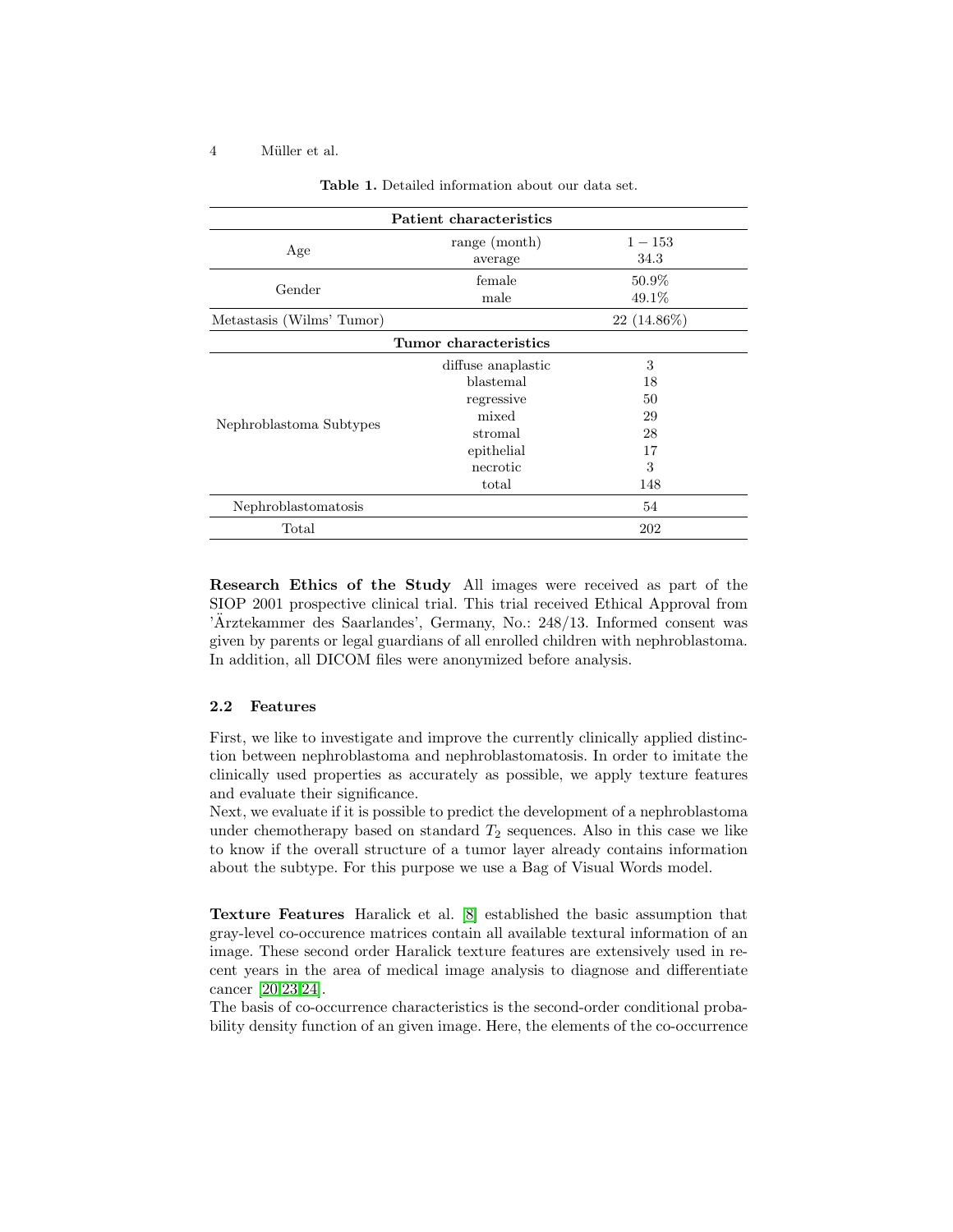matrix for the structure of interest represent the number of times intensity levels occur in neighboring pixels. Several features can be extracted from this matrix, e.g. contrast, homogeneity, entropy, autocorrelation [\[8,](#page-9-13)[19\]](#page-9-15). We use these features to distinguish nephroblastomatosis and Wilms' tumors.

Bag of Visual Words Model The basic idea of a bag of visual words model is to represent an image as a set of local visual features. For this purpose we calculate the SURF features [\[1\]](#page-8-1) of each 8th tumor pixel for a patch of size  $7 \times 7$ . The patches of the training images are then clustered with k-means [\[12\]](#page-9-16) where cluster centroids are visual dictionary vocabularies. This allows us to determine a frequency histogram of the features in each training and test image. We use this information to train a bagged random forest classifier with 300 decision trees [\[3\]](#page-8-2).

## 3 Experiments

We use our data set consisting of nephroblastomatoses and Wilms' tumors to perform several experiments. First, we want to know how accurate the clinical assumption is that nephroblastomatosis and Wilms' tumor can be distinguished by size and homogeneity. Then, we analyze the effectiveness of texture features and incorporate them to improve our classification results. In the second part of our experiments, we address the problem of subtype classification of nephroblastoma. We want to evaluate whether there is a possibility of estimating the development of the tumor under chemotherapy. All parameters in our experiments are empirically determined.

## 3.1 Nephroblastoma vs. Nephroblastomatosis

We first validate the general assumption that nephroblastoma can be distinguished from their predecessors by homogeneity and size. Subsequently, we show how this distinction can be significantly improved.

For this purpose we randomly select 54 out of our 148 Wilms' tumors. We then subdivide these into 27 test and training data sets again by chance. We proceed analogously with nephroblastomatosis data sets. Since the diffuse anaplastic and necrotic subtypes are under-represented, we made sure that they occur exclusively in the test-sets. From each of our data sets we draw the middle slice of the annotated tumor region and train a random forest classifier to distinguish these two classes (nephroblastomatosis and Wilms' tumor) with 3-fold cross validation. We repeat this procedure 5 times and calculate the average accuracy at the end.

Verifying Clinical Assumptions In clinical practice, homogeneity and size of an abdominal tumor are generally used to make a distinction between nephroblastoma and nephroblastomatosis [\[15\]](#page-9-7). In order to validate this approach, we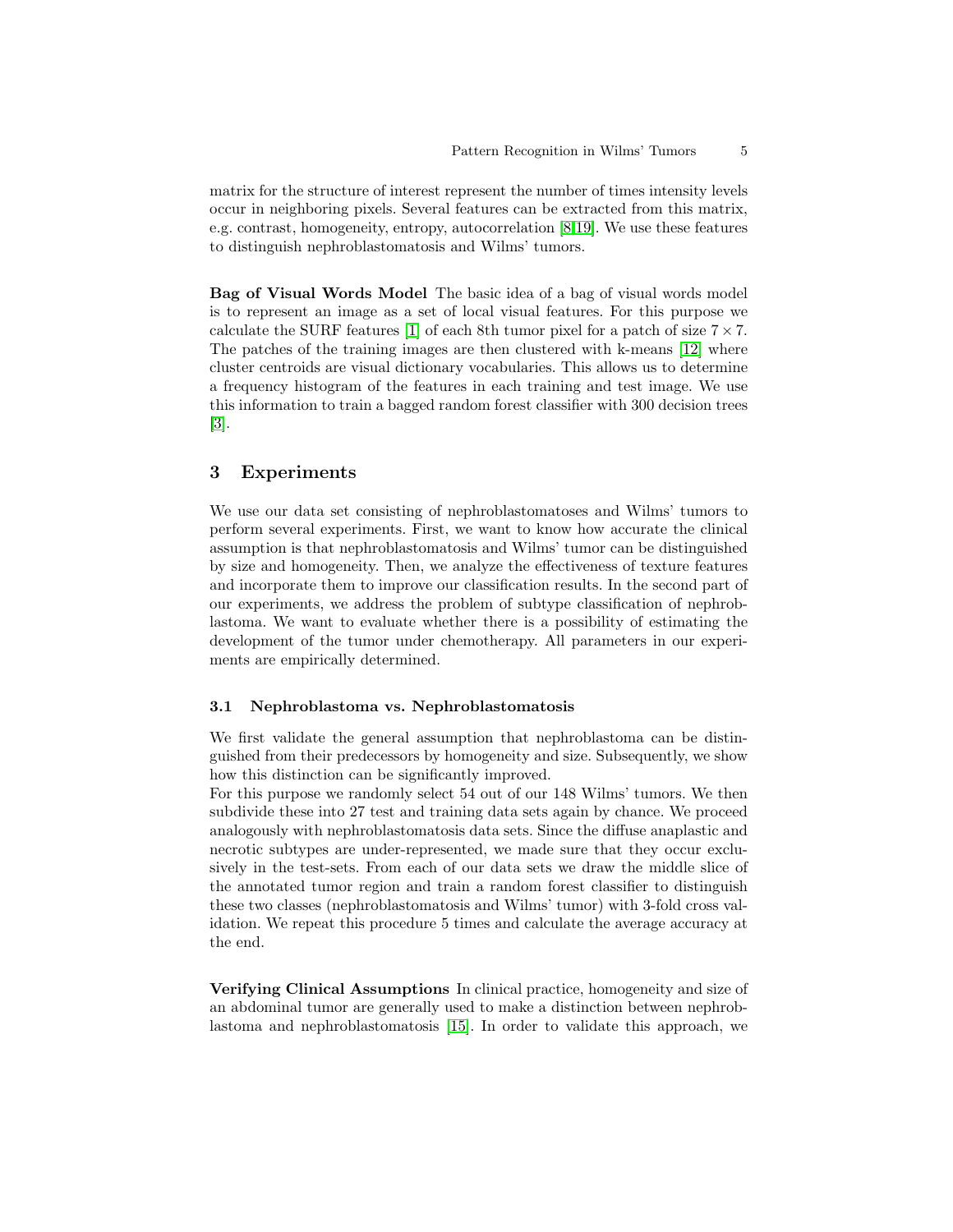#### 6 Müller et al.

Table 2. Evaluation of clinical assumptions for classification: Nephroblastoma versus Nephroblastomatosis.

<span id="page-5-0"></span>

|                     | Predicted         |                     |
|---------------------|-------------------|---------------------|
|                     | Nephroblastoma    | Nephroblastomatosis |
| Nephroblastoma      | $0.833 \pm 0.079$ | $0.167 \pm 0.079$   |
| Nephroblastomatosis | $0.185 \pm 0.067$ | $0.815 \pm 0.067$   |

calculated these two feature for all data sets and used it for classification, see Tab. [2.](#page-5-0) The average accuracy of 0.824 indicates that homogeneity and size are valuable properties to distinguish a nephroblastoma from its precursor lesion. Nevertheless, it seems not sufficient to build clinical decisions on. Thus, we add more visual texture properties to the classification procedure [\[8,](#page-9-13)[19\]](#page-9-15).

Feature Selection with Random Forests Haralick et al. [\[8\]](#page-9-13) and Soh and Tsatsoulis [\[19\]](#page-9-15) suggested a number of additional texture features. In a first step we calculate all of these 23 features and train a bagged random forest classifier with 300 ensemble learners. This also gives us the opportunity to evaluate the influence of each feature on the final classification. It turned out that the following nine features are decisive: size, information measure correlation 1 and 2, cluster prominence, sum entropy, dissimilarity, maximum probability, energy and autocorrelation. Surprisingly, the feature of homogeneity is not important when the above information is given. We evaluated these features as previously

Table 3. Classification result with appropriate feature selection: Nephroblastoma versus Nephroblastomatosis.

<span id="page-5-1"></span>

|                     | Predicted         |                                      |
|---------------------|-------------------|--------------------------------------|
|                     |                   | Nephroblastoma   Nephroblastomatosis |
| Nephroblastoma      | $0.926 \pm 0.064$ | $0.074 \pm 0.064$                    |
| Nephroblastomatosis | $0.063 \pm 0.027$ | $0.937 \pm 0.027$                    |

on five randomly selected data sets and 3-fold cross validation. It turns out that this additional information dramatically improves the classification performance to an accuracy of 0.932, see Tab. [3.](#page-5-1)

## 3.2 Subtype Determination

A Wilms' tumor consists of the tissue types stroma, epithelium, and blastema [\[21\]](#page-10-0). Depending on the chosen therapy strategy, the subtypes are distributed differently, see Fig. [2.](#page-6-0) In Europe, the key concept in therapy planning is a preoperative chemotherapy. This aims to shrink the tumor but also to make it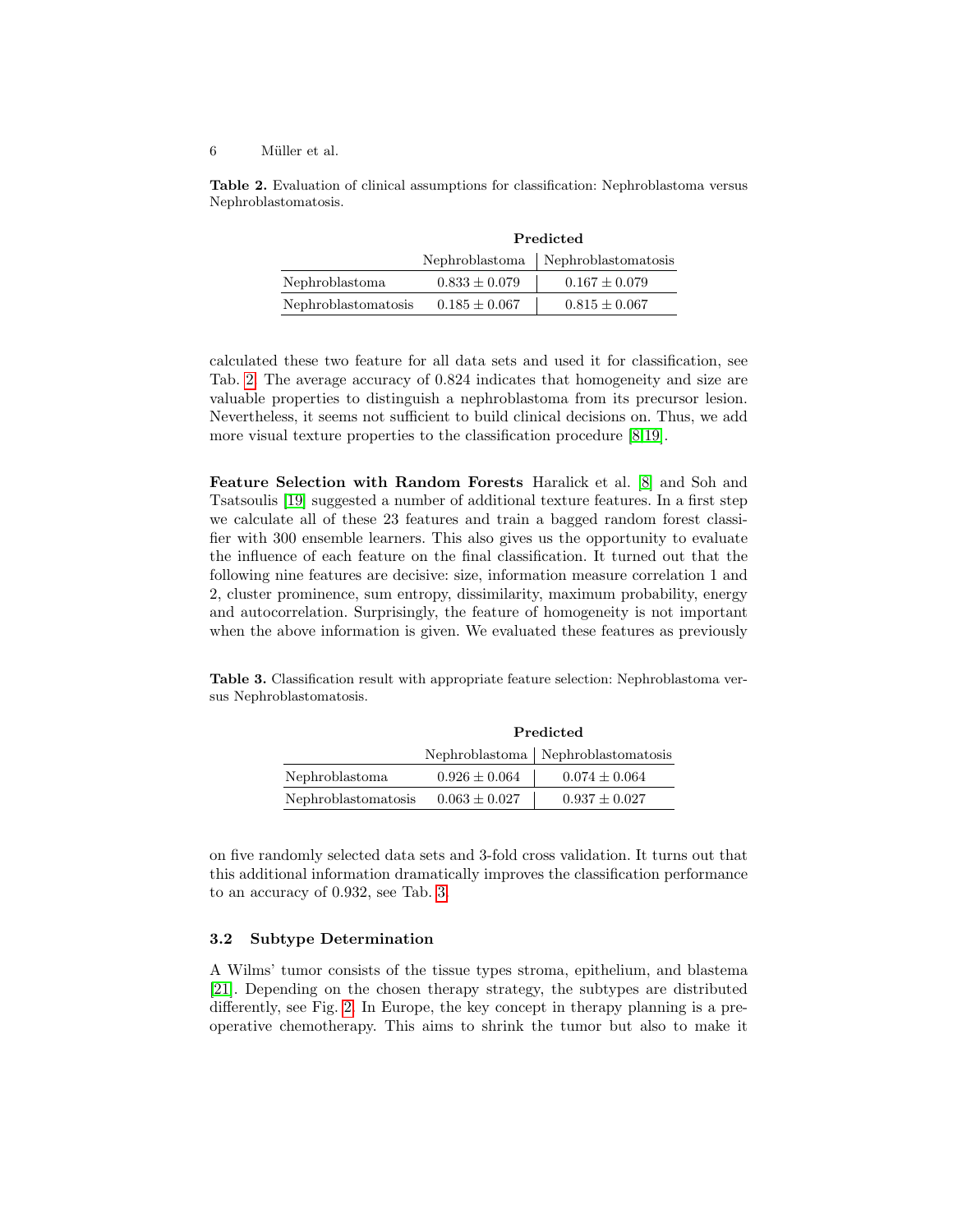

<span id="page-6-0"></span>Fig. 2. Subtype distribution without (red) and with (blue) pre-operative chemotherapy.

more resistant to ruptures [\[6\]](#page-9-3). During this phase of therapy, various subtypes emerge, some of which differ dramatically in their prognosis. In the following we consider the standard group of intermediate risk patients. This consists of mainly regressive, epithelial dominant, stromal dominant, and mixed (none of the tissue types predominates) tumors. Since the blastemal dominant type has the worst prognosis, we also include it. Unfortunately, it is not yet possible to predict which of the subtypes develops during chemotherapy. Clinicians assume - based on subtype distributions before and after chemotherapy - that mainly blastemal tissue is destroyed during this phase of therapy, see Fig. [2.](#page-6-0) However, there is currently no possibility to determine the histological components without a biopsy, exclusively based on imaging data.

We evaluate how far we can get in subtype determination with simple but standard  $T_2$  sequences. Since this problem is much more complex than the distinction between nephroblastoma and nephroblastomatosis, we need more data. Therefore, we select one slice from each annotated tumor from the lower third of the annotation, one from the upper third and the middle slice. In this way we generate a total of 54 images of a blastemal dominant tumor, 150 of a regressive tumor, 87 of a mixed tumor, 84 of a stromal dominant tumor and 51 of an epithelial dominant tumor.

Depending on the classification problem, we always take as many images as there are in the smaller class and divide them randomly into training and test sets. In this way we ensure that the results are not aimed at the frequency of the images but only at the discrimination. Then we calculate the visual vocabulary for each data set to generate a bag of visual words. With this information we then train a random forest with 300 ensemble learners and 3-fold cross validation. We repeat this process 5 times, analogous to the differentiation of nephroblastomatosis, including the newly generated training and test set. Here, we optimize the size of the vocabulary on the training set and select a value from the interval [10, 100]. We compare all selected subtypes with all others in Fig. [3.](#page-7-0) Our results are strictly above the chance level (dashed line) while average accuracy of regressive is 0.70, epithelial dominant 0.72, stromal dominant 0.66, mixed 0.67, and blastemal dominant 0.64. This indicates that we are on the right way and that it should be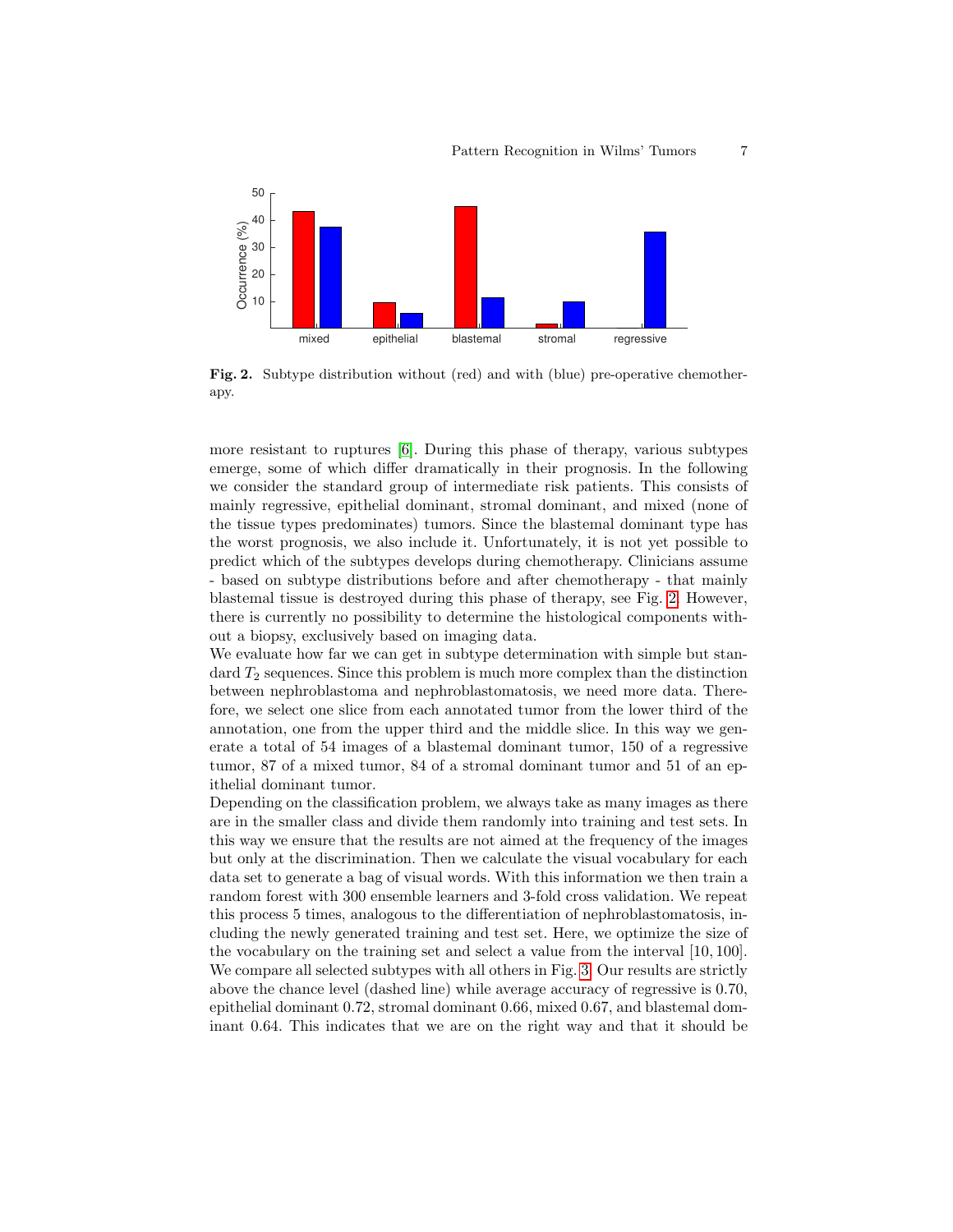

<span id="page-7-0"></span>Fig. 3. Evaluation results showing mean and standard deviation of between-class classification accuracy for regressive, epithelial, stromal, mixed and blastemal subtypes. Mean performance is indicated with black lines. The dashed line marks the chance level. red: regressive, blue: epithelial, yellow: stromal, green: mixed, white: blastemal.

possible to distinguish these subtypes based on imaging data.

There are also several cases where our classification is surprisingly accurate. The accuracy of the distinction between regressive and epithelial dominant subtypes is 0.80. This leads to the following conclusions: 1. Tumors that are epithelial dominant prior to chemotherapy are less likely to regress than those that are rich in stroma or blastemal tissue. This coincides with subtype distributions before and after chemotherapy. 2. Epithelial areas can be distinguished from other types of tissue by visual features.

Furthermore, the differentiation between regressive and mixed subtypes is relatively accurate with 0.73. This allows conclusions similar to those of the epithelial type. In addition, the epithelial dominant subtype is also well distinguishable from the stromal dominant one, i.e. classification accuracy of 0.7. We also tried to use neural networks to solve our classification problem. Unfortunately it turned out that we do not have a sufficient amount of data to re-train enough layers of a pretrained network. Therefore, all our attempts with neural networks showed low performance.

We ensured that the main parameter settings of images included in our data set are as similar as possible. However, several parameters differ dramatically in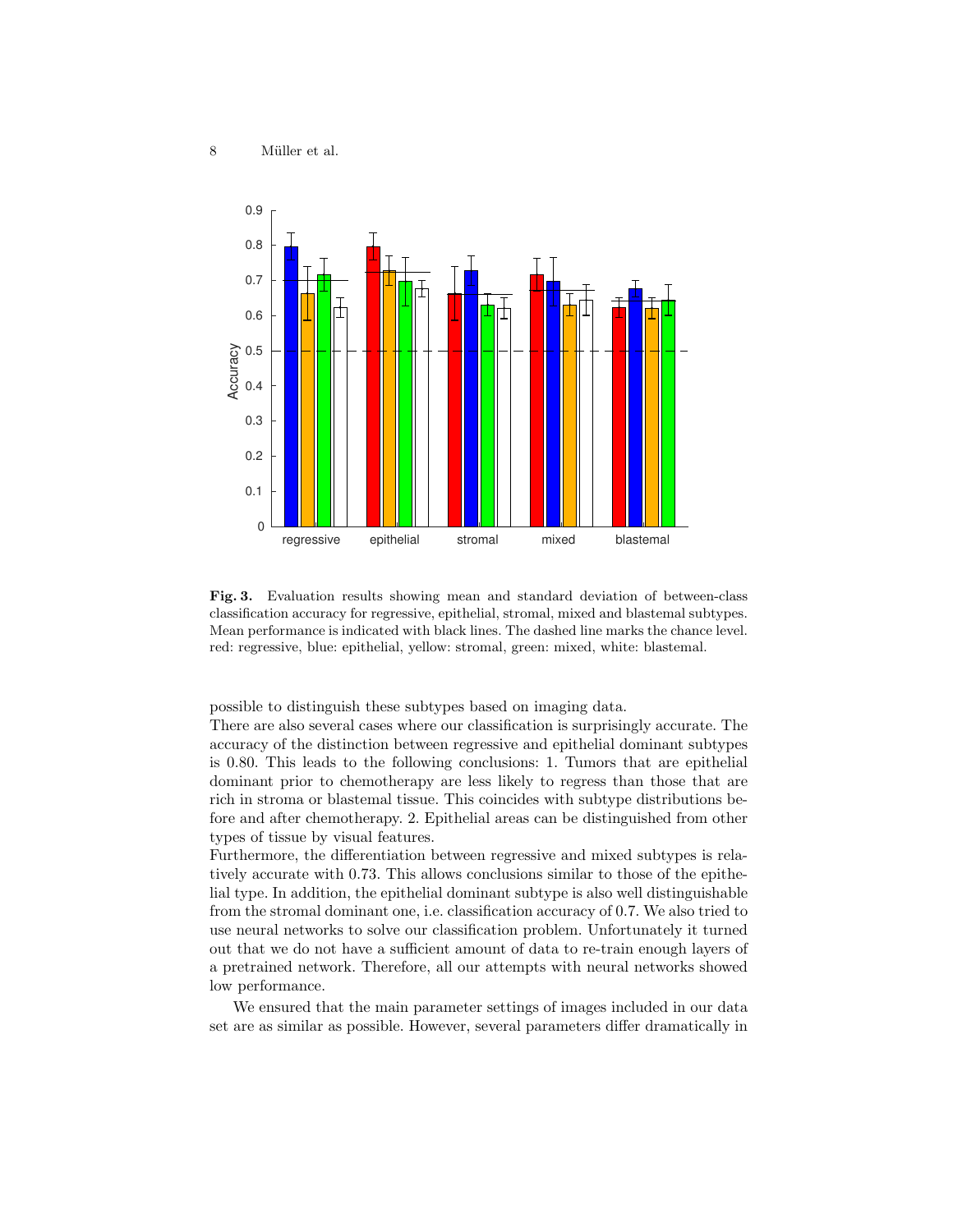many cases. Since these cannot be compensated, the data is unfortunately not completely comparable and a considerable parameter noise is present. We firmly believe that the classification would improve significantly if this kind of noise in the data were lower. We therefore hope that in the near future a standardization of MRI sequences will be established in the medical area.

# 4 Conclusions

We demonstrated that the classical distinction between nephroblastomatosis and nephroblastoma is not as trivial as previously assumed. However, we were able to solve this problem by proposing further intuitive features that make the distinction much more reliable. This significantly reduces the risk of misdiagnosis and thus minimizes the medical burden on affected children.

In addition, we are the first to address the considered unsolvable problem of subtype determination prior to chemotherapy. We can show that it is basically possible to estimate this development. Even though the imaging is not standardized and therefore shows a high parameter noise, there are still visual features that allow a distinction.

Finally, we also provide the data set we use. We hope that we will be able to arouse the interest of other researchers. We hope that the estimation of the subtype in particular will be of increased interest.

In our current research, we are working on the exact visual representation of the individual classes, especially the epithelial dominant subtype. We hope that we will be able to gain more information from this in order to identify at least individual types with certainty. Most importantly, we are convinced that this research will enhance the chances of survival of the affected children. If it is possible to detect especially blastemal dominant tumors (after chemotherapy) early, the therapy can be adapted much earlier such that the recovery process of the child can be improved.

Acknowledgements. J. Weickert has received funding from the European Research Council (ERC) under the European Union's Horizon 2020 research and innovation programme (grant agreement no. 741215, ERC Advanced Grant INCOVID).

## References

- <span id="page-8-1"></span>1. Bay, H., Tuytelaars, T., Van Gool, L.: SURF: Speeded up robust features. In: Proc. 2006 European Conference on Computer Vision. pp. 404–417. Lecture Notes in Computer Science, Springer (2006)
- <span id="page-8-0"></span>2. Beckwith, J.B., Kiviat, N.B., Bonadio, J.F.: Nephrogenic rests, nephroblastomatosis, and the pathogenesis of Wilms' tumor. Pediatric Pathology 10(1-2), 1–36 (1990)
- <span id="page-8-2"></span>3. Breiman, L.: Random Forests. Machine Learning 45(1), 5–32 (2001)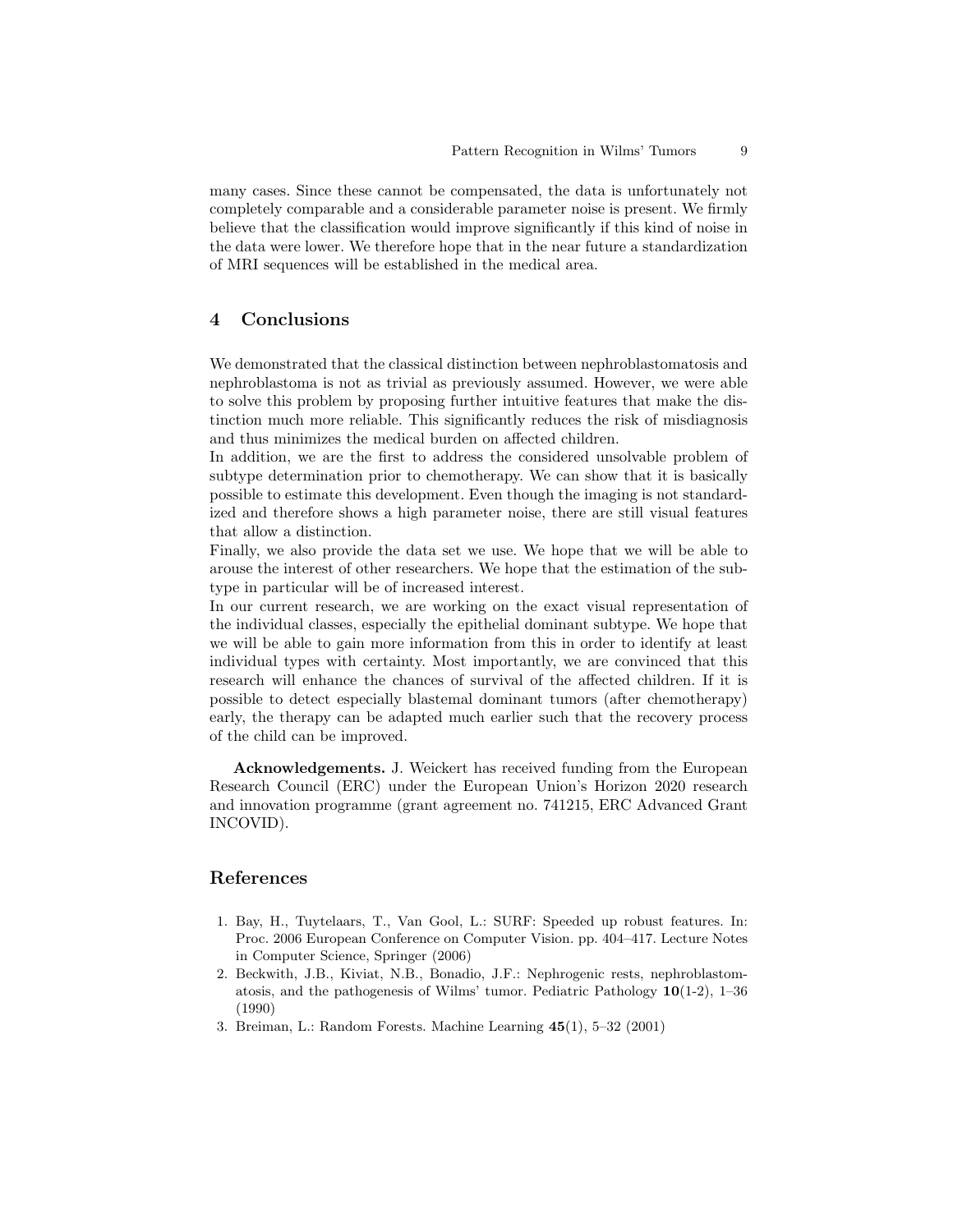- 10 Müller et al.
- <span id="page-9-8"></span>4. Cox, S.G., Kilborn, T., Pillay, K., Davidson, A., Millar, A.J.: Magnetic resonance imaging versus histopathology in Wilms tumor and nephroblastomatosis: 3 examples of noncorrelation. Journal of Pediatric Hematology/Oncology 36(2), e81–e84 (2014)
- <span id="page-9-1"></span>5. Davidoff, A.M.: Wilms' tumor. Current Opinion in Pediatrics 21(3), 357–364 (2009)
- <span id="page-9-3"></span>6. Graf, N., Tournade, M.F., de Kraker, J.: The role of preoperative chemotherapy in the management of Wilms' tumor: The SIOP studies. Urologic Clinics of North America 27(3), 443–454 (2000)
- <span id="page-9-10"></span>7. Gylys-Morin, V., Hoffer, F., Kozakewich, H., Shamberger, R.: Wilms' tumor and nephroblastomatosis: imaging characteristics at gadolinium-enhanced MR imaging. Radiology 188(2), 517–521 (1993)
- <span id="page-9-13"></span>8. Haralick, R.M., Shanmugam, K., et al.: Textural features for image classification. IEEE Transactions on Systems, Man, and Cybernetics (6), 610–621 (1973)
- <span id="page-9-5"></span>9. Hötker, A.M., Mazaheri, Y., Lollert, A., Müller, S., Furtwängler, R., Schenk, J.P., Düber, C., Weyer-Elberich, V., Akin, O., Graf, N., Staatz, G.: Diffusion-weighted MRI in the assessment of nephroblastoma: Results of a multi-center trial. submitted (2018)
- <span id="page-9-4"></span>10. Kaste, S.C., Dome, J.S., Babyn, P.S., Graf, N.M., Grundy, P., Godzinski, J., Levitt, G.A., Jenkinson, H.: Wilms' tumour: prognostic factors, staging, therapy and late effects. Pediatric Radiology 38(1), 2–17 (2008)
- <span id="page-9-2"></span>11. Kim, S., Chung, D.H.: Pediatric solid malignancies: neuroblastoma and Wilms' tumor. Surgical Clinics of North America 86(2), 469–487 (2006)
- <span id="page-9-16"></span>12. Lloyd, S.: Least squares quantization in PCM. IEEE Transactions on Information Theory 28(2), 129–137 (Mar 1982)
- <span id="page-9-6"></span>13. Lonergan, G.J., Martinez-Leon, M.I., Agrons, G.A., Montemarano, H., Suarez, E.S.: Nephrogenic rests, nephroblastomatosis, and associated lesions of the kidney. Radiographics 18(4), 947–968 (1998)
- <span id="page-9-12"></span>14. Müller, S., Ochs, P., Weickert, J., Graf, N.: Robust interactive multi-label segmentation with an advanced edge detector. In: Andres, B., Rosenhahn, B. (eds.) Pattern Recognition, Lecture Notes in Computer Science, vol. 9796, pp. 117–128. Springer, Cham, Switzerland (2016)
- <span id="page-9-7"></span>15. Owens, C.M., Brisse, H.J., Olsen, Ø.E., Begent, J., Smets, A.M.: Bilateral disease and new trends in Wilms tumour. Pediatric Radiology 38(1), 30–39 (2008)
- <span id="page-9-0"></span>16. Pastore, G., Znaor, A., Spreafico, F., Graf, N., Pritchard-Jones, K., Steliarova-Foucher, E.: Malignant renal tumours incidence and survival in European children (1978–1997): Report from the Automated Childhood Cancer Information System project. European Journal of Cancer  $42(13)$ ,  $2103-2114$   $(2006)$
- <span id="page-9-11"></span>17. Reinhard, H., Schmidt, A., Furtwängler, R., Leuschner, I., Rübe, C., Von Schweinitz, D., Zoubek, A., Niggli, F., Graf, N.: Outcome of relapses of nephroblastoma in patients registered in the SIOP/GPOH trials and studies. Oncology Reports 20(2), 463–467 (2008)
- <span id="page-9-9"></span>18. Rohrschneider, W.K., Weirich, A., Rieden, K., Darge, K., Tröger, J., Graf, N.: US, CT and MR imaging characteristics of nephroblastomatosis. Pediatric Radiology 28(6), 435–443 (1998)
- <span id="page-9-15"></span>19. Soh, L.K., Tsatsoulis, C.: Texture analysis of SAR sea ice imagery using gray level co-occurrence matrices. CSE Journal Articles p. 47 (1999)
- <span id="page-9-14"></span>20. Soomro, M.H., Giunta, G., Laghi, A., Caruso, D., Ciolina, M., De Marchis, C., Conforto, S., Schmid, M.: Haralick's texture analysis applied to colorectal T2-weighted MRI: A preliminary study of significance for cancer evolution. In: Proc. 13th International Conference on Biomedical Engineering. pp. 16–19. IEEE (2017)